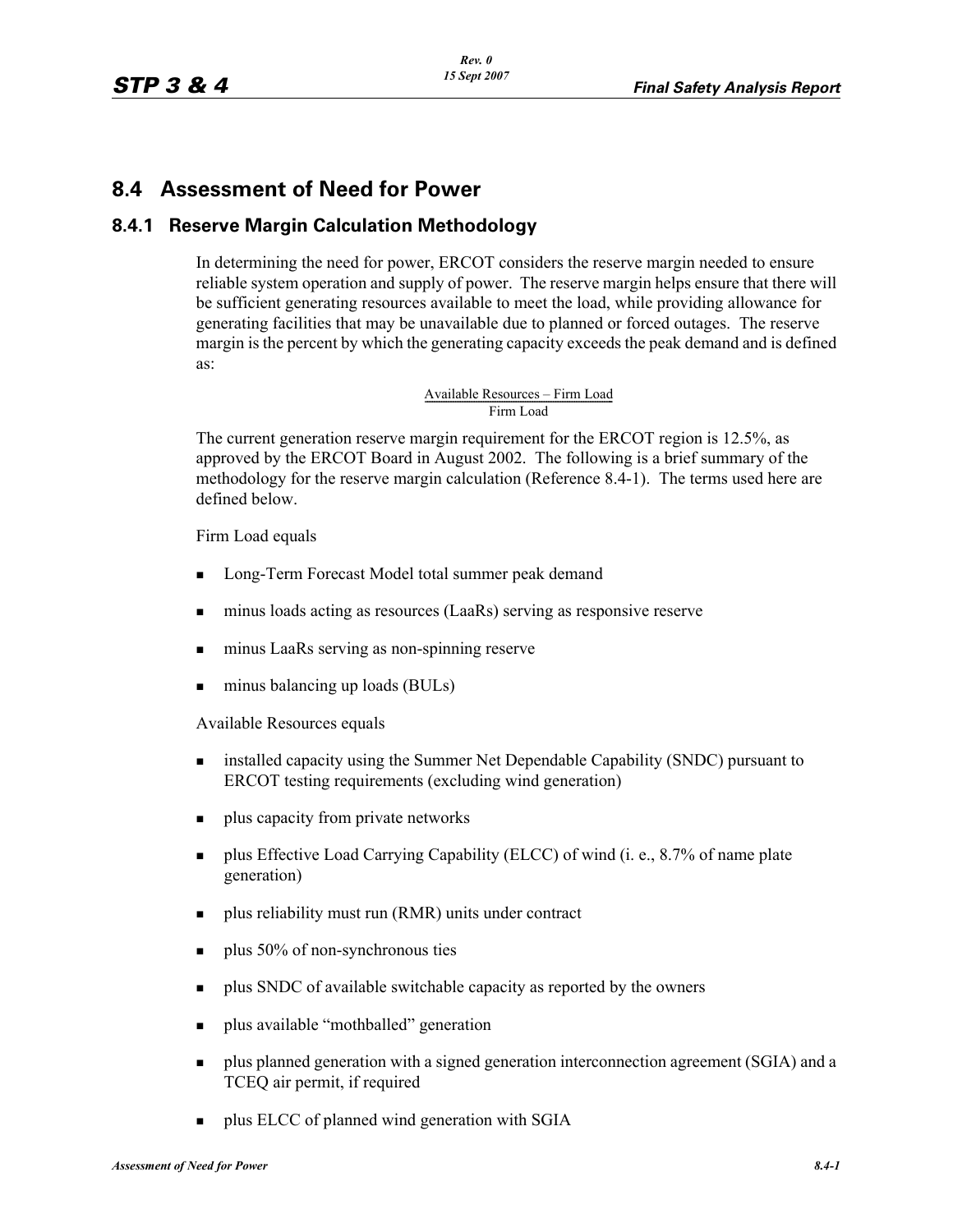$\blacksquare$  minus retiring units

Loads acting as resources (LaaRs) are capable of reducing or increasing the need for electrical energy or providing ancillary services such as responsive reserve service or non-spinning reserve service. LaaRs must be registered and qualified by ERCOT, and will be scheduled by a qualified scheduling entity (Reference 8.4-2).

- **Responsive reserve service is provided by operating reserves that ERCOT maintains to** restore the frequency of the ERCOT system within the first few minutes of an event that causes a significant deviation from the standard frequency. These unloaded generation resources are online, capable of controllably reducing or increasing consumption under dispatch control and that immediately respond proportionally to frequency changes. The amount of capacity from unloaded generation resources or DC tie response is limited to the amount that can be deployed within 15 seconds.
- Non-spinning reserve service is provided by LaaRs that are capable of being interrupted within 30 minutes and that are capable of running or being interrupted at a specified output level for at least 1 hour.

Balancing up Loads (BULs) are also capable of reducing the need for electrical energy when providing balancing up load energy service, but are not considered resources as defined by the ERCOT Protocols (Reference 8.4-2). Refer to Subsection 8.4.2.

Summer Net Dependable Capability is the maximum sustainable capability of a generation resource as demonstrated by a performance test lasting 168 hours (Reference 8.4-3).

A private network is an electric network connected to the ERCOT transmission grid that contains loads that are not directly metered by ERCOT (i. e., loads that are typically netted with internal generation) (Reference 8.4-3).

Effective Load Carrying Capability – ERCOT selected Global Energy Decisions, Inc. (GED) to complete a new target reserve margin study. GED used their unit commitment and dispatch software (MarketSym) to analyze the impact of load volatility, wind generation, unit maintenance, and unit forced outages on expected unserved energy, loss of load probability, and loss of load events. GED ran the model with the base set of generating units and a generic thermal generator (550 MW) and determined the expected unserved energy. GED removed the generic thermal generator and added new wind generation until the same expected unserved energy was achieved. The amount of new wind generation will have the same effective loadcarrying capability as the 550 MW thermal generator. It was found that 6,300 MW of wind had the same load carrying capacity as 550 MW of thermal generation. Thus, the effective load carrying capacity (ELCC) of wind is 8.7% (Reference 8.4-4).

Reliability must run service is provided under agreements for capacity and energy from resources which otherwise would not operate and which are necessary to provide voltage support, stability or management of localized transmission constraints under first contingency criteria (Reference 8.4-2)

Switchable capacity is defined as a generating unit that can operate in either the ERCOT market or the Southwest Power Pool (SPP) market, but not simultaneously. These switchable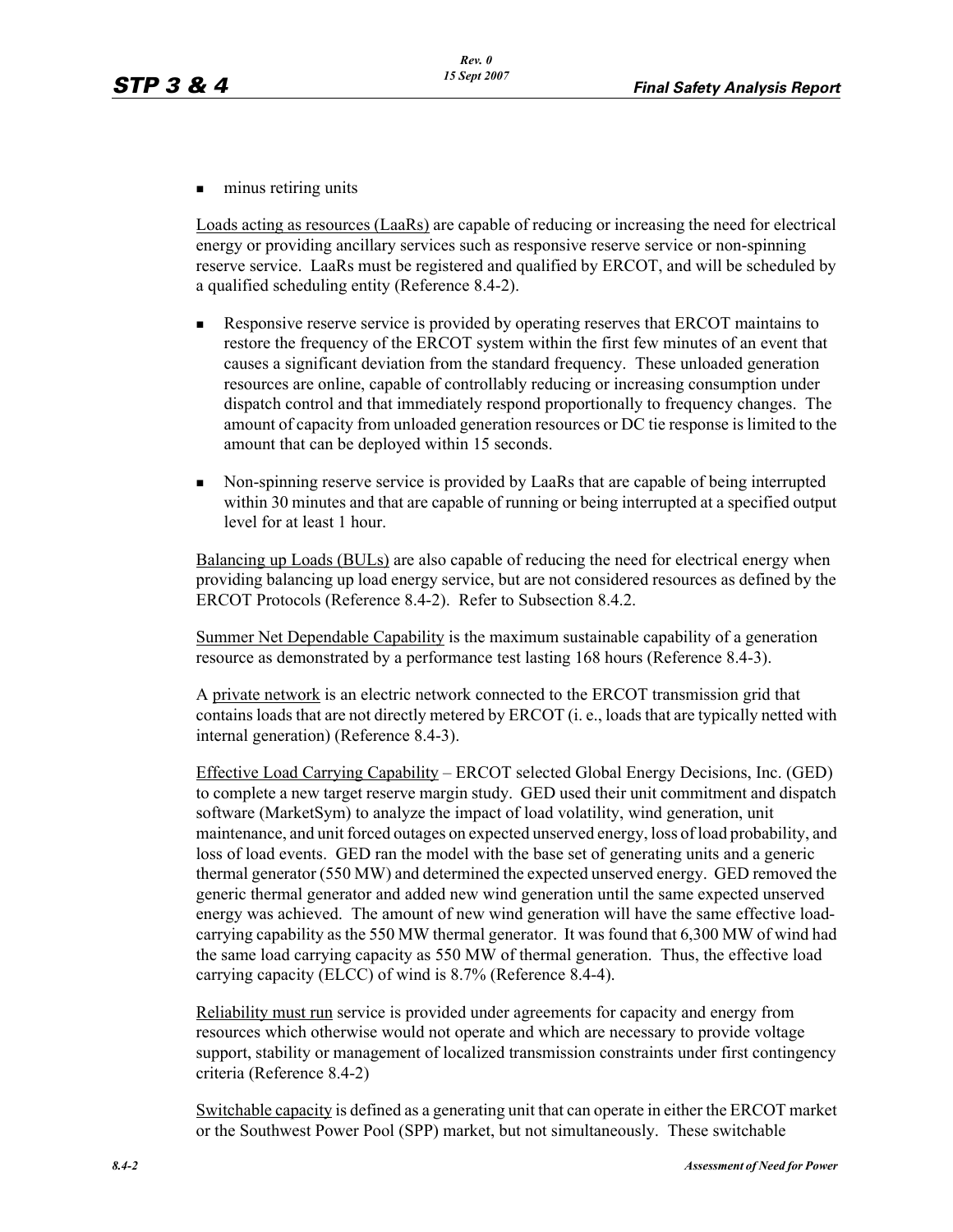generating units are situated in close proximity to the transmission facilities of both ERCOT and SPP, which allows them to switch from one market to the other when it is economically appropriate.

Mothballed capacity includes generation resources for which generation entities have submitted a Notification of Suspension of Operations and for which ERCOT has declined to execute an RMR agreement. Available mothballed generation is the probability that a mothballed unit will return to service provided by the owner multiplied by the capacity of the unit. Return probabilities are considered protected information under the ERCOT Protocols (Reference 8.4-3).

Planned generation capacity is based on the interconnection study phase. A generation developer must go through a set procedure to connect new generation to the ERCOT grid. The first step is a high-level screening study to determine the effects on the transmission system of adding the new generation. The second step is the full interconnection study, which is a detailed study done by transmission owners to determine the effects of the new generation (Reference 8.4-3). The owners of STP 3  $\&$  4 have requested the screening study and it has been completed by ERCOT. The full interconnection study will not be requested for several years.

There is uncertainty associated with a number of the inputs to the ERCOT reserve margin calculation. The methodology considers these uncertainties to the extent possible in a formulaic approach while attempting to produce an equation to calculate an ERCOT reserve margin forecast that produces a reasonable estimate of such reserve margins and while not being overly cumbersome or complex. It is not possible to create an equation that can capture all of the impacts of market prices on capacity reserves. However, ERCOT believes that the approved methodology represents an accurate calculation of reserve margin (Reference 8.4-1).

The reserve margins reported in the 2007 CDR (Reference 8.4-3) and summarized in Table 8.4- 1 were calculated using the methodology described above. As shown in that table and Figure 8.4-1, through 2008, ERCOT's reserve margin remains above the 12.5% requirement set by the ERCOT Board of Directors. However, ERCOT predicts that by 2009, the reserve margin will fall below 12.5%.

ERCOT cannot order new capacity to be installed to keep the reserve margin from falling below the required 12.5%, but publication of the various ERCOT reports and continuous collaboration between ERCOT and the market participants ensure that they are aware of the demand and capacity situation. Figure 8.4-1 was compiled from the reserve margin forecasts from 1999 – 2007 and compares specifically the forecasts from the 2005, 2006, and 2007 CDRs. If the PGCs do not voluntarily react to market economic forces and add generation capacity, the reserve margin could fall below the required minimum in the very near future.

### **8.4.2 ERCOT Demand Side Working Group**

The ERCOT Demand Side Working Group (DSWG) was created in 2001 as a task force by a directive of the Public Utility Commission of Texas (PUCT) and was converted to a permanent working group in 2002. A broad range of commercial and industrial consumers, load serving entities and retail electric providers (REPs), transmission/distribution service providers, and power generation companies participate in the DSWG meetings and initiatives. Their mission is to identify and promote opportunities for demand-side resources to participate in ERCOT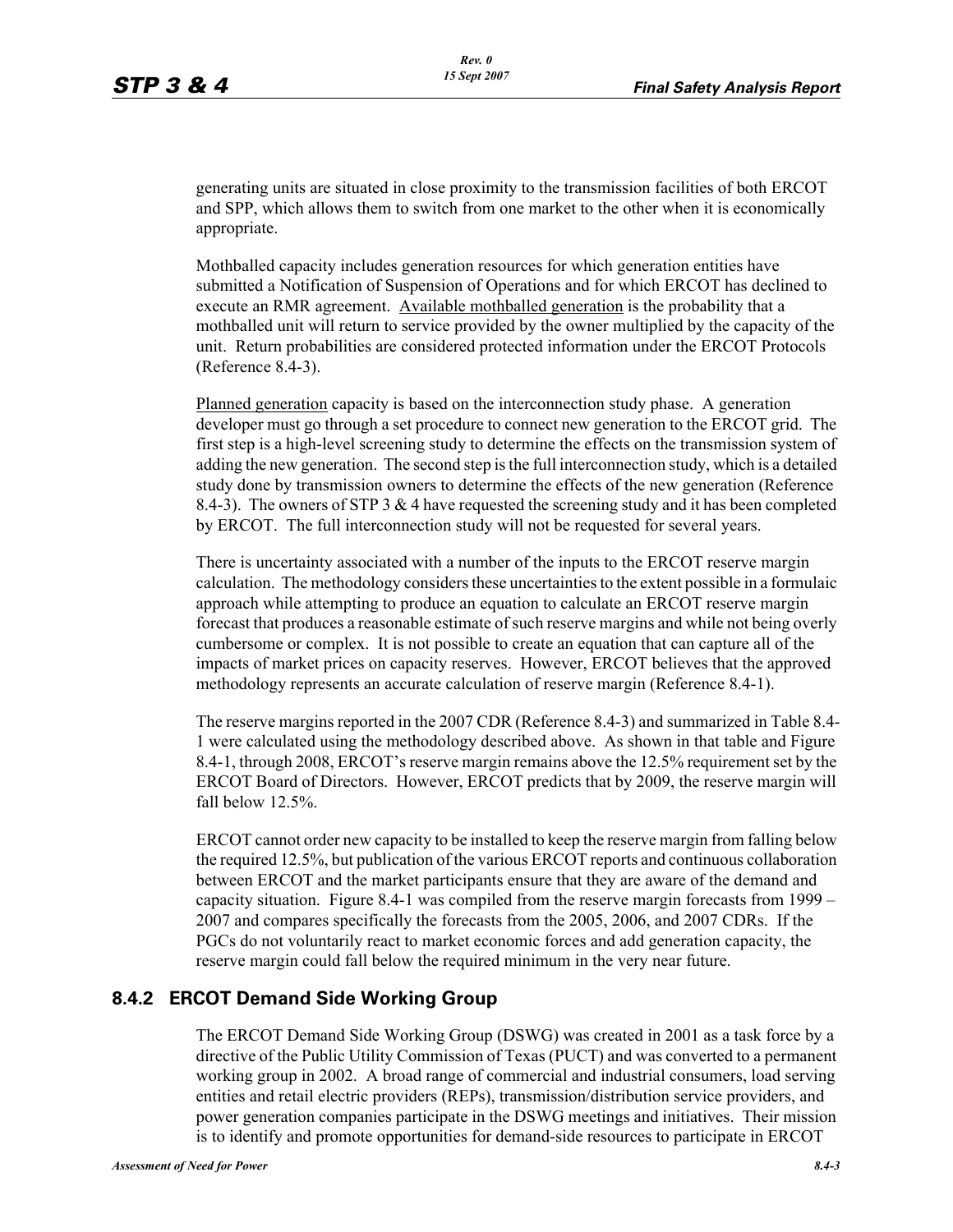markets and to recommend adoption of protocols and protocol revisions that foster optimum load participation in all markets. The current ERCOT market rules allow demand-side participation under three general classes of services: voluntary load response, qualified balancing up load, and load acting as a resource. (Reference 8.4-5)

Voluntary load response refers to a customer's independent decision to reduce consumption from its scheduled or anticipated level in response to a price signal. This applies to situations in which the customer has not formally offered this response to the market. The practice has also been known as "passive load response" and sometimes as "self-directed load response." Voluntary loads gain financially from the ERCOT markets by reducing consumption when prices are high, but a load's ability to receive extra financial compensation depends entirely on its contractual relationship with its REP and qualified scheduling entity (QSE). Any advanced metering, communication, or curtailment infrastructure required for load participation is a contractual matter between the load and its REP, and does not involve ERCOT. The QSE and REP are reimbursed by ERCOT only for the energy imbalance and do not receive capacity payments. Because the load is not recognized by ERCOT as a resource, it is not subject to being curtailed involuntarily during emergency situations.

Balancing up loads (BULs) refer to loads that contract with a QSE to formally submit offers to ERCOT to provide balancing energy by reducing their energy use. BULs are paid only if they actually deploy (reduce energy use) in response to selection by ERCOT, but if deployed, they receive two separate forms of compensation. They receive a payment for actual load reduction based on prevailing Market Clearing Price for Energy. They also receive a capacity payment based on the Market Clearing Price for Capacity in the non-spinning reserves market. This is an additional reward for the BULs submitting bids into the balancing energy market even though they are not actually providing non-spinning reserves. Payments are made to a BUL's QSE, who may pass the value on to its REP, who may in turn pass the value along to the BUL. Many variations in products offered by REPs are available and the load customer has choices on how it may receive value for its interruptible load.

Customers with interruptible loads that can meet certain performance requirements may be qualified to provide operating reserves under the Load Acting as a Resource (LaaR) program. In eligible ancillary services (AS) markets, the value of the LaaR load reduction is equal to that of an increase in generation by a generating plant. In addition, any provider of operating reserves selected through an ERCOT AS market is eligible for a capacity payment, regardless of whether the demand-side resource is actually curtailed. To participate in the ERCOT market [as a LaaR, a customer must register each individual LaaR asset and also register with ERCOT](http://www.ercot.com/services/rq/re/index.html)  as a resource entity (Reference 4.4-6).

As described above, the reserve margin calculation methodology subtracts the LaaRs and BULs from the load forecast, which reduced the load forecast for 2007-2012 by 1,125 MW per year. Voluntary load responses are not included in the CDR.

#### **8.4.3 Comparison of ERCOT Studies with NUREG-1555 Criteria**

Sections 8.0 through 8.4 have described several ERCOT studies and reports on which STPNOC has relied for the need for power evaluation. The tables and figures in these sections have been taken from, or been generated from the data in, the ERCOT studies and reports. According to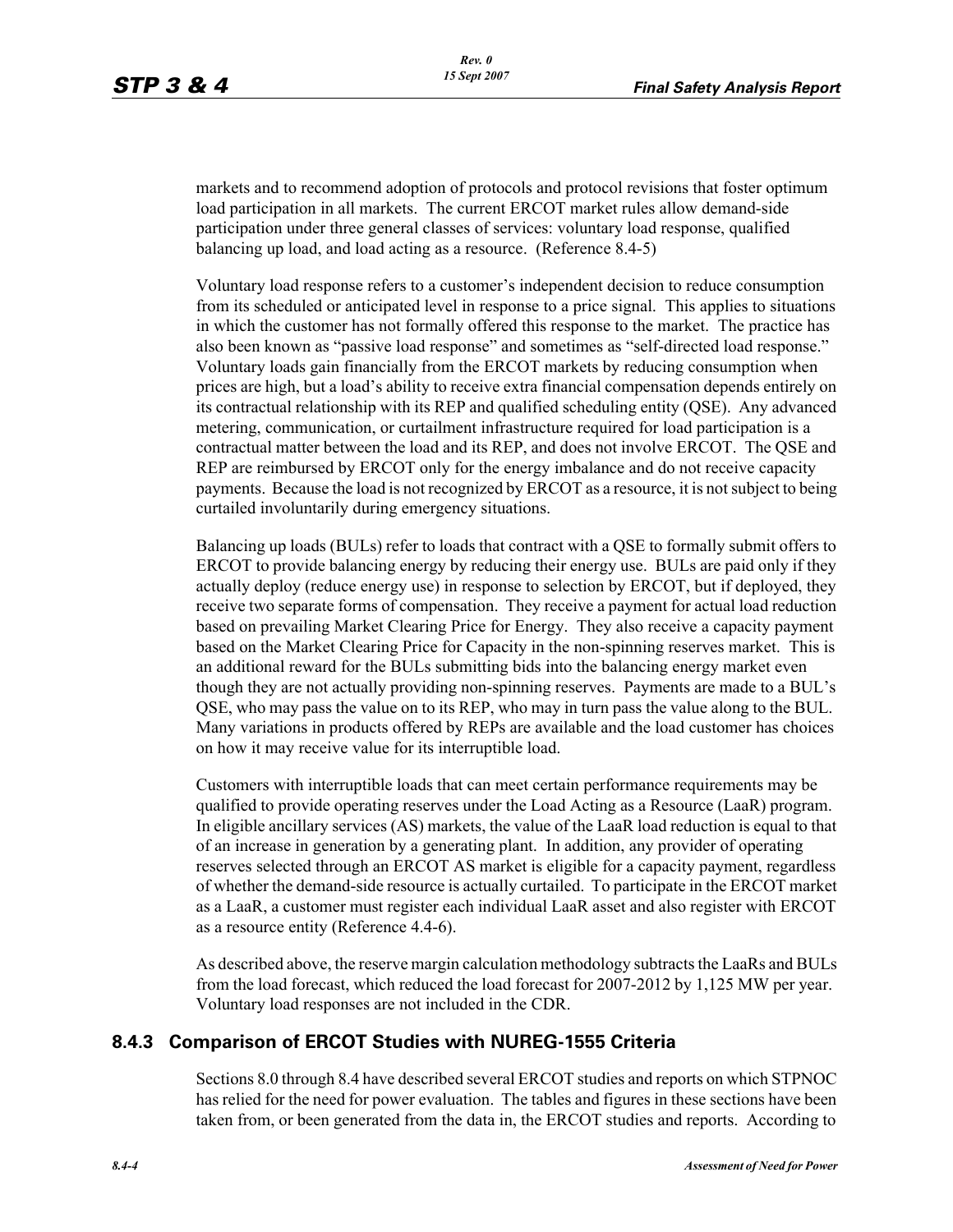NUREG-1555, an NRC independent evaluation of the need for power may not be needed if the NRC determines that the State/region-prepared evaluation is (1) systematic, (2) comprehensive, (3) subject to confirmation, and (4) responsive to forecasting uncertainty. Each of the NUREG-1555 criteria is addressed below with respect to the collective ERCOT reports.

*Systematic* – ERCOT is required by the PUCT to provide extensive studies, issue reports, make recommendations for transmission system needs and resource adequacy, and even make legislative recommendations to further those objectives. Analysis is pursued in the context of the competitive ERCOT market using load growth scenarios, industrial growth projections, regional transmission topology, sub-regional modeling, and new generation characteristics. The development of these reports is subject to a vigorous stakeholder input process. The output of the Long-Term Forecast Model or LTFM (Reference 8.4-7) is used as input to the CDR (Reference 8.4-3). There is an orderly and efficient progression of data and calculation results.

*Comprehensive* – ERCOT's planning responsibilities are broad. The Long Term System Assessment (Reference 8.4-8), for example, uses projections and variations in scenarios such as fuel prices, load growth, and environmental regulations. The study looks forward ten years and includes high-, low-, and base-case assumptions for a variety of factors. The CDR accounts for every resource in the entire ERCOT region and accurately designates its status.

*Subject to Confirmation* – the analyses and reports benefit from extensive stakeholder input and stakeholder scrutiny in the ERCOT stakeholder process, as well as review by the PUCT, who has the ultimate responsibility for market oversight in ERCOT. Both the Long-Term Peak Demand study (Reference 8.4-7) and the CDR look at historical information as a check on past forecasting performance. From 1999 to 2006, the ERCOT peak demand and energy consumption forecasts have been within  $\pm$  5% of the actuals. (Reference 8.4-9)

*Responsive to Forecasting Uncertainty* – The Long-Term Forecasting Model resolves one measure of the uncertainty associated with extreme weather impacts on peak demands by using a more extreme weather profile to obtain the forecasts. It then uses a 90th and 10th percentile "confidence band" to bound contingencies. From 1999 to 2006, the ERCOT peak demand and energy consumption forecasts have been within  $\pm$  5% of the actuals. Also the reserve margin calculation methodology has been revised several times since 2005 to reduce the uncertainties associated with the inputs to the calculation.

The studies performed by ERCOT regarding need for power collectively satisfy the four criteria in NUREG-1555 and obviate any need for further independent evaluation.

#### **8.4.4 Conclusions**

ERCOT has concluded that a significant amount of new generation will be needed to meet the demand projected for 2016 along with maintaining the 12.5% reserve margin that is needed to maintain system reliability, regardless of which load scenario is under consideration (Reference 8.4-8).

Figure 8.4-2 provides the ERCOT generation capacity and demand projections for 2012-2027, which demonstrates a steady divergence between demand and capacity for the period. Figure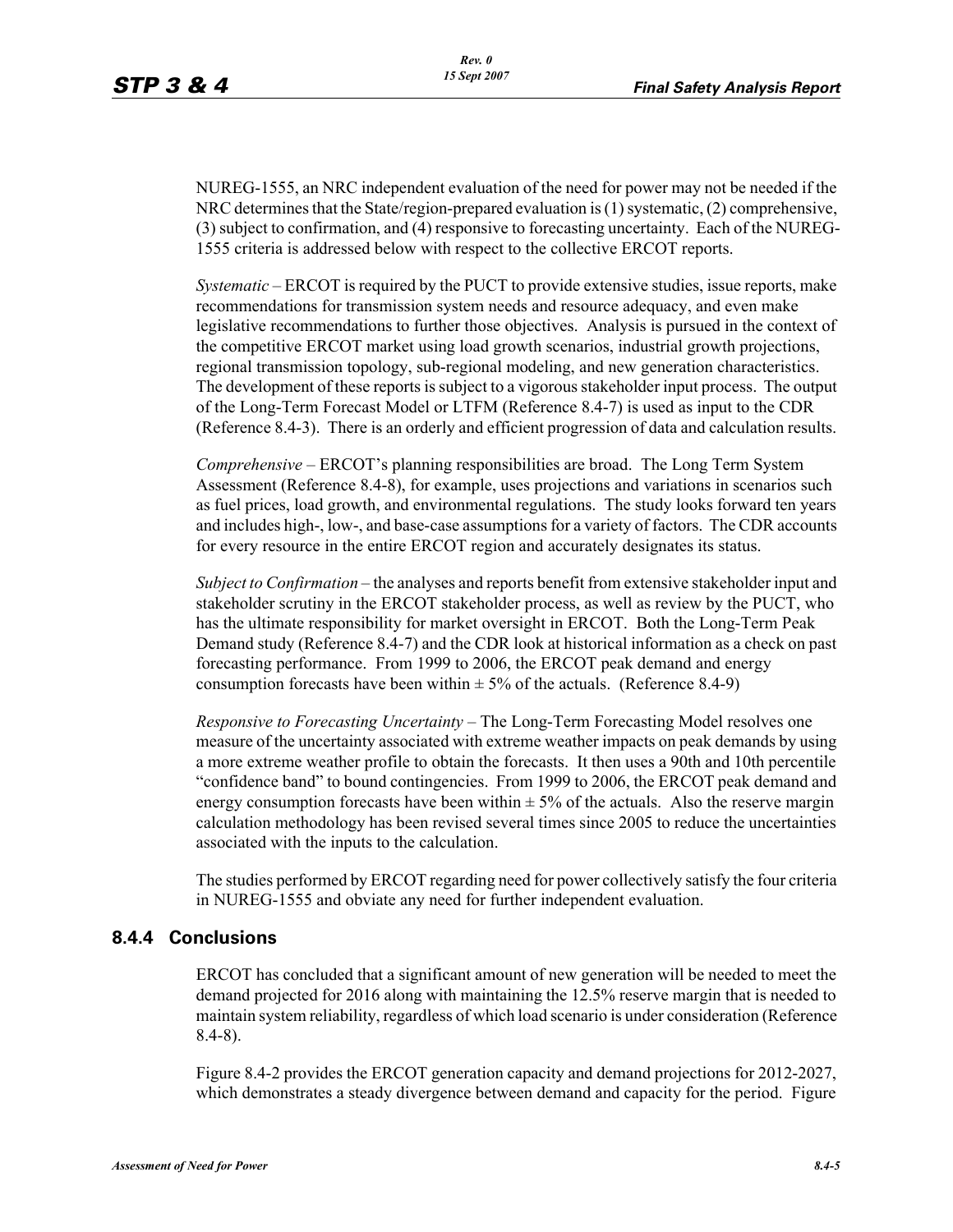8.4-3 provides the potential ERCOT generation capacity needed from 2012-2027. Baseload generation capacity currently provides approximately 24.5% of the peak demand and is forecast to provide approximately 30.1% by 2012.

The ERCOT studies did not include the generation capacity that will be provided by STP 3  $\&$ 4. It is anticipated that the 1370 MWe (gross) from STP 3 will be available in 2015 and 1370 MWe from STP 4 will be available in 2016. At that time, the need for new capacity in Texas is predicted to be between 20,000 to 50,000 MWe as shown in Figure 8.4-3. Thus, the need for new capacity in ERCOT in 2015-2016 is substantially greater than the new capacity to be provided by STP 3 & 4. As a result, not only will there be a need for power from STP 3 & 4, there will be a need for a substantial amount of other new generating capacity.

In this regard, a number of companies have announced their intentions to build new generating capacity in the ERCOT region, including new nuclear plants by Exelon and TXU. Additionally, other companies have announced their intentions to construct other types of generation capacity, including fossil-fueled facilities. However, only 550 MW of new gas-fired generation capacity (in 2008), 750 MW of coal-fired generation capacity (in 2011), and 800 MW of coal-fired generation capacity (in 2012) were included in the 2007 CDR resources forecast. None of the announced nuclear capacity is included in the resources forecast.

In summary, the ERCOT studies have forecast a shrinking reserve margin that does not satisfy ERCOT goals to maintain system reliability by 2009. By the time STP 3  $\&$  4 are projected to enter commercial operation in 2015-2016, there will be a substantial need for power not only from STP 3  $\&$  4, but from other new generating plants as well.

#### **8.4.5 References**

| $8.4 - 1$ | Memo from Read Comstock, TAC Chair to ERCOT Board of Directors,<br>"Methodology for Reserve Margin Calculation," available at<br>http://www.ercot.com/meetings/board/keydocs/2005/0517/Item 11b -<br>Reserve Margin Calculation.pdf, accessed on June 20, 2007.                 |
|-----------|---------------------------------------------------------------------------------------------------------------------------------------------------------------------------------------------------------------------------------------------------------------------------------|
| $8.4 - 2$ | "ERCOT Protocols, Section 6: Ancillary Services," available at<br>http://www.ercot.com/mktrules/protocols/current/06-080107.doc, accessed on<br>August 2, 2007.                                                                                                                 |
| $8.4 - 3$ | "Report on the Capacity, Demand, and Reserves in the ERCOT Region, May 2007,"<br>available at http://www.ercot.com/news/presentations/2007/07CDR05172007-<br>final.xls.                                                                                                         |
| $8.4 - 4$ | "Analysis of Target Reserve Margin for ERCOT, Warren Lasher, January 12, 2007,"<br>available at http://www.ercot.com/meetings/gatf/keydocs/2007/20070112-<br>GATF/GATF LOLP Presentation 1 12 07 as presented.ppt#360,15,Generic<br>Coal Additions, accessed on August 2, 2007. |
| $8.4 - 5$ | "ERCOT Demand Side Working Group," available at<br>http://www.ercot.com/services/programs/load/DSWG Presentation to PUCT Wo<br>rkshop 9 15 06.ppt, accessed on July 22, 2007.                                                                                                   |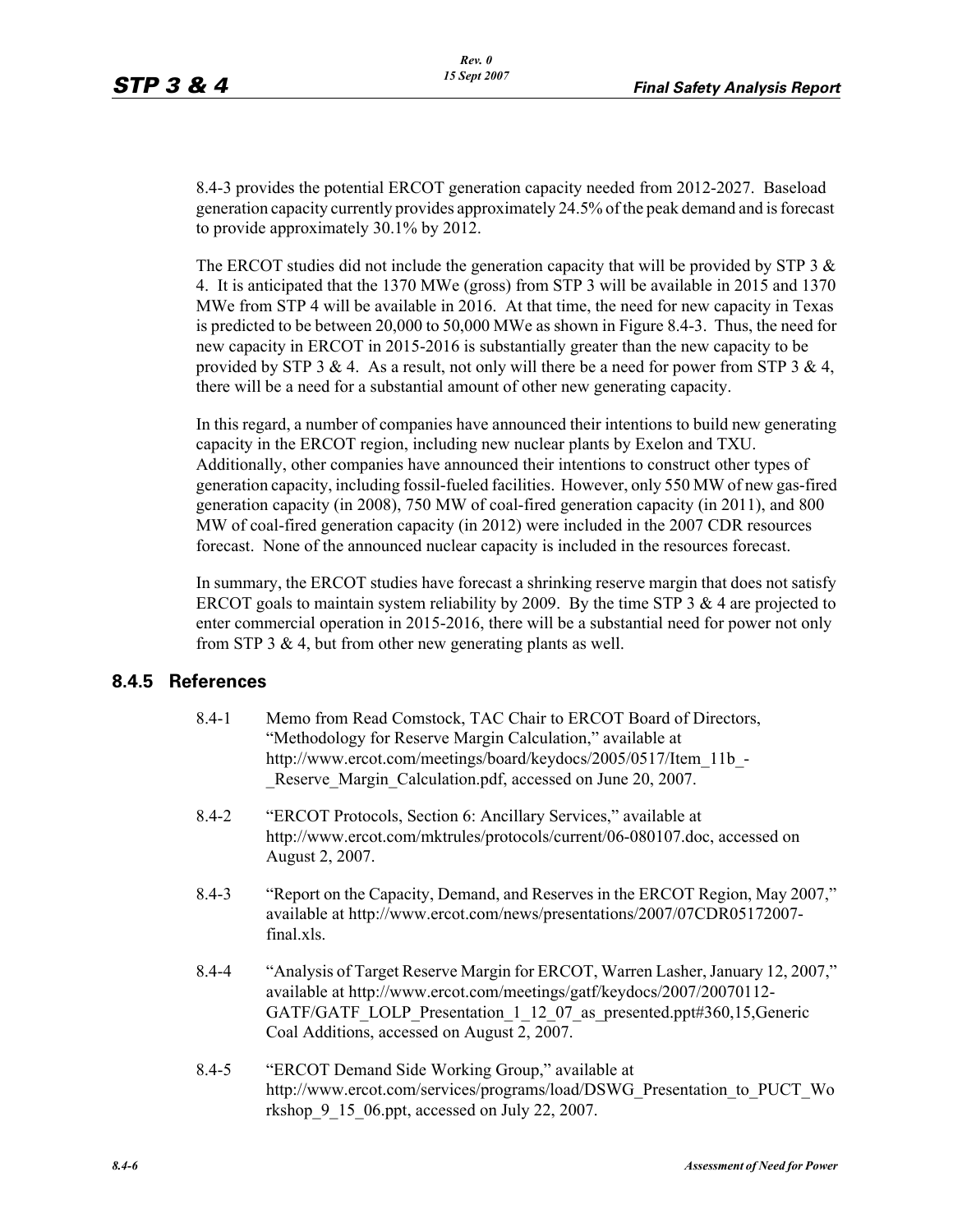| $8.4 - 6$ | "Load Acting as a Resource," available at<br>http://www.ercot.com/services/programs/load/laar/index.html, accessed on July 24,<br>2007.                                                                                                               |
|-----------|-------------------------------------------------------------------------------------------------------------------------------------------------------------------------------------------------------------------------------------------------------|
| $8.4 - 7$ | "2007 ERCOT Planning Long-Term Hourly Peak Demand and Energy Forecast –<br>May 8, 2007" available at<br>http://www.ercot.com/news/presentations/2007/2007 ERCOT Planning Long Ter<br>m Hourly Demand Energy Forecast .pdf, accessed on July 13, 2007. |
| $8.4 - 8$ | "Long Term System Assessment for the ERCOT Region, December 2006," available<br>at http://www.ercot.com/news/presentations/2006/Attch A -<br>Long Term System Assessment ERCOT Region December .pdf.                                                  |
| $8.4 - 9$ | "Long Term Demand and Energy Forecasting – Planning," available at<br>www.ercot.com/meetings/other/keywords/2007/0124-<br>LoadForecast/KDonohoo ERCOTLongTermDemandEnergForecastingPlanning01<br>242007.ppt, accessed on June 2, 2007.                |

# **Table 8.4-1 Forecast Summer Capacity, Baseload Generation Units Only**

|                                                       | 2007   | 2008   | 2009     | 2010   | 2011    | 2012     |
|-------------------------------------------------------|--------|--------|----------|--------|---------|----------|
| <b>Firm Load Forecast</b>                             | 62.669 | 64.010 | 65.383   | 66.830 | 68.331  | 69,608   |
| <b>Resources, MW</b>                                  | 71,812 | 72.048 | 71.960   | 72.394 | 72,939  | 73,703   |
| <b>Reserve Margin</b>                                 | 14.6%  | 12.6%  | $10.1\%$ | 8.3%   | $6.7\%$ | 5.9%     |
| <b>Baseload Generation, MW</b>                        | 17.621 | 17.621 | 19.057   | 19,998 | 21,378  | 22,178   |
| % of Resources that are<br><b>Baseload Generation</b> | 24.5%  | 24.5%  | 26.5%    | 27.6%  | 29.3%   | $30.1\%$ |

Compiled from Reference 8.4-3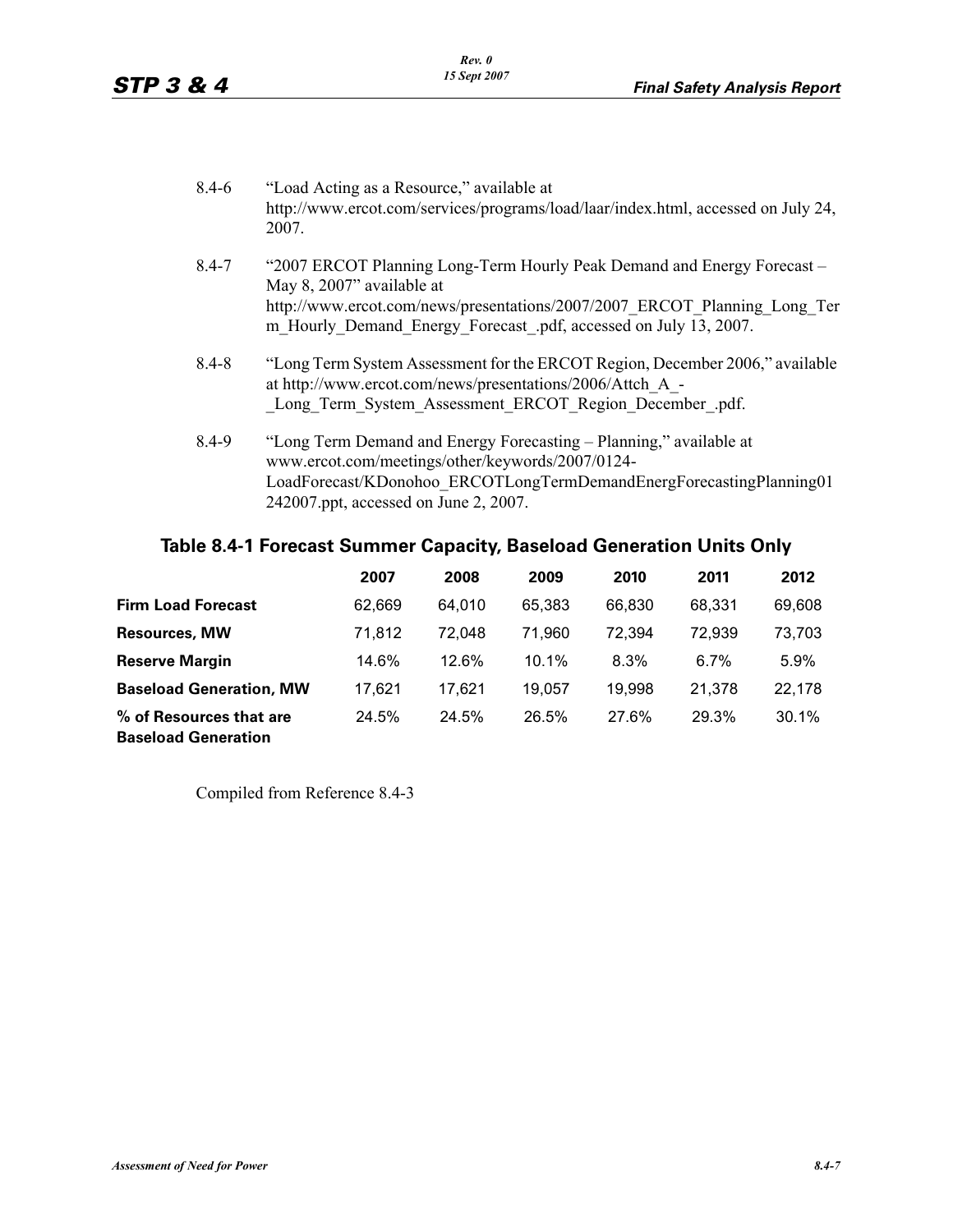

Compiled from 2005 CDR, 2006 CDR, and 2007 CDR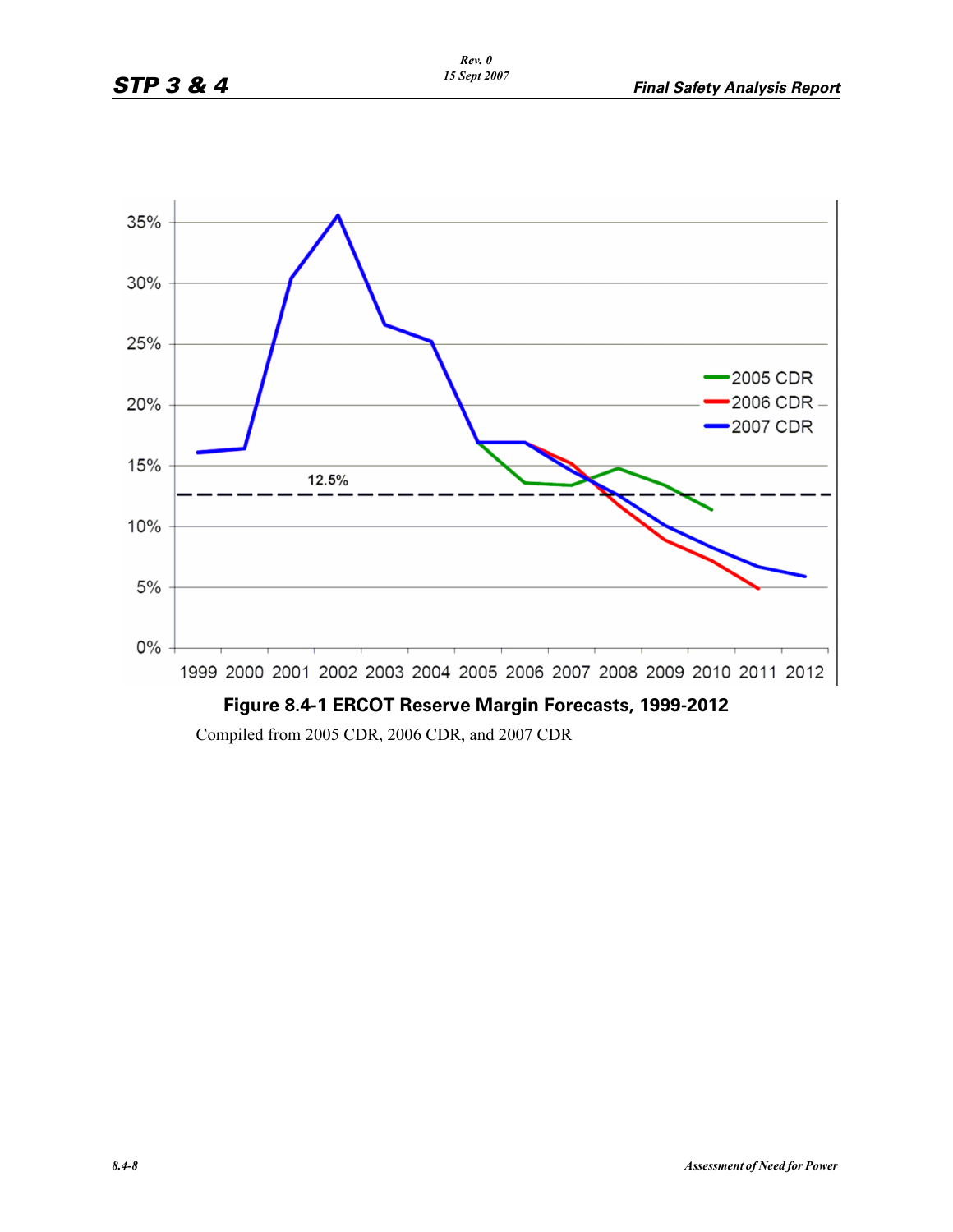

**Figure 8.4-2 ERCOT Generation Capacity and Demand Projections (MW)** Reference 8.4-3